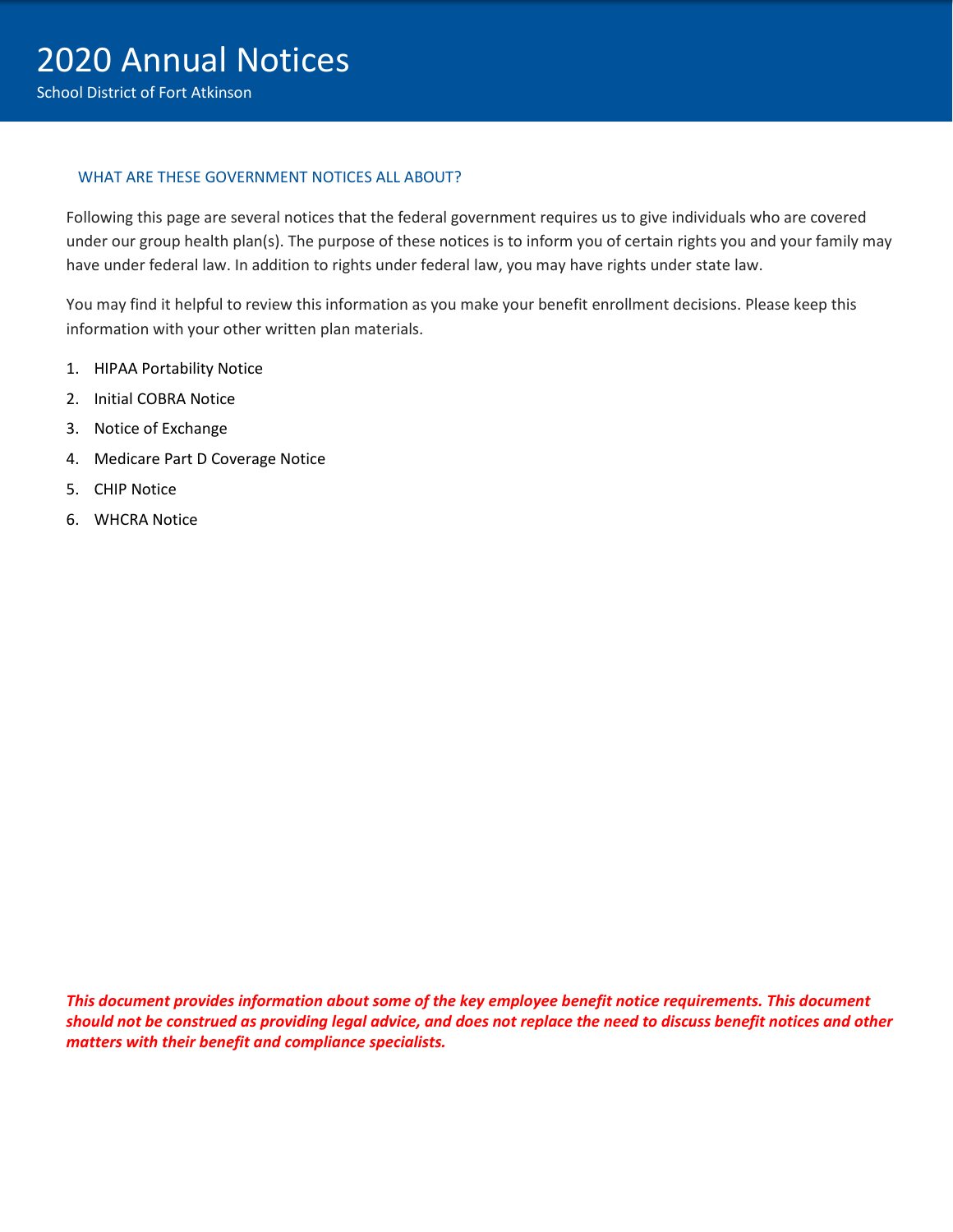## **HIPAA PORTABILITY NOTICE**

Our records show that you are eligible to participate in the company's Group Health Plan (to actually participate, you must complete an enrollment form and pay your share of the premium). A federal law called HIPAA requires that we notify you about some important provisions in the plan.

#### **Special enrollment rights**

If you are declining enrollment for yourself or your dependents (including your spouse) because of other health insurance or group health plan coverage, you may be able to enroll yourself and your dependents in this plan if you or your dependents lose eligibility for that other coverage (or if the employer stops contributing towards your or your dependents' other coverage). However, you must request enrollment within **30 days** after your or your dependents' other coverage ends (or after the employer stops contributing toward the other coverage).

In addition, if you have a new dependent as a result of marriage, birth, adoption, or placement for adoption, you may be able to enroll yourself and your dependents. However, you must request enrollment within **30 days** after the marriage, birth, adoption, or placement for adoption.

If you are declining enrollment because you and/or your dependents are covered under a Medicaid plan or state Child Health Plan (CHIP) and that coverage is terminated due HIo a loss of eligibility, you may be able to enroll yourself and your dependents in this plan. However, you must request enrollment within **60 days** after the date that termination of such coverage occurred and meet certain other important conditions described in the Summary Plan Description.

If you and/or your dependents are determined to be eligible under a state's Medicaid plan or state Child Health Plan (CHIP) for premium subsidy assistance, you may be able to enroll yourself and your dependents in this plan. However, you must request enrollment within **60 days** of the determination of eligibility for premium subsidy assistance for you or your dependents and meet certain other important conditions as described in the respective Summary Plan Description.

To request special enrollment or obtain more information, contact:

[Mandy](mailto:benefits@sunprairieschools.org) Harper, Director of Human Resources, at (920) 563-7819 or **harpera@fortschools.org**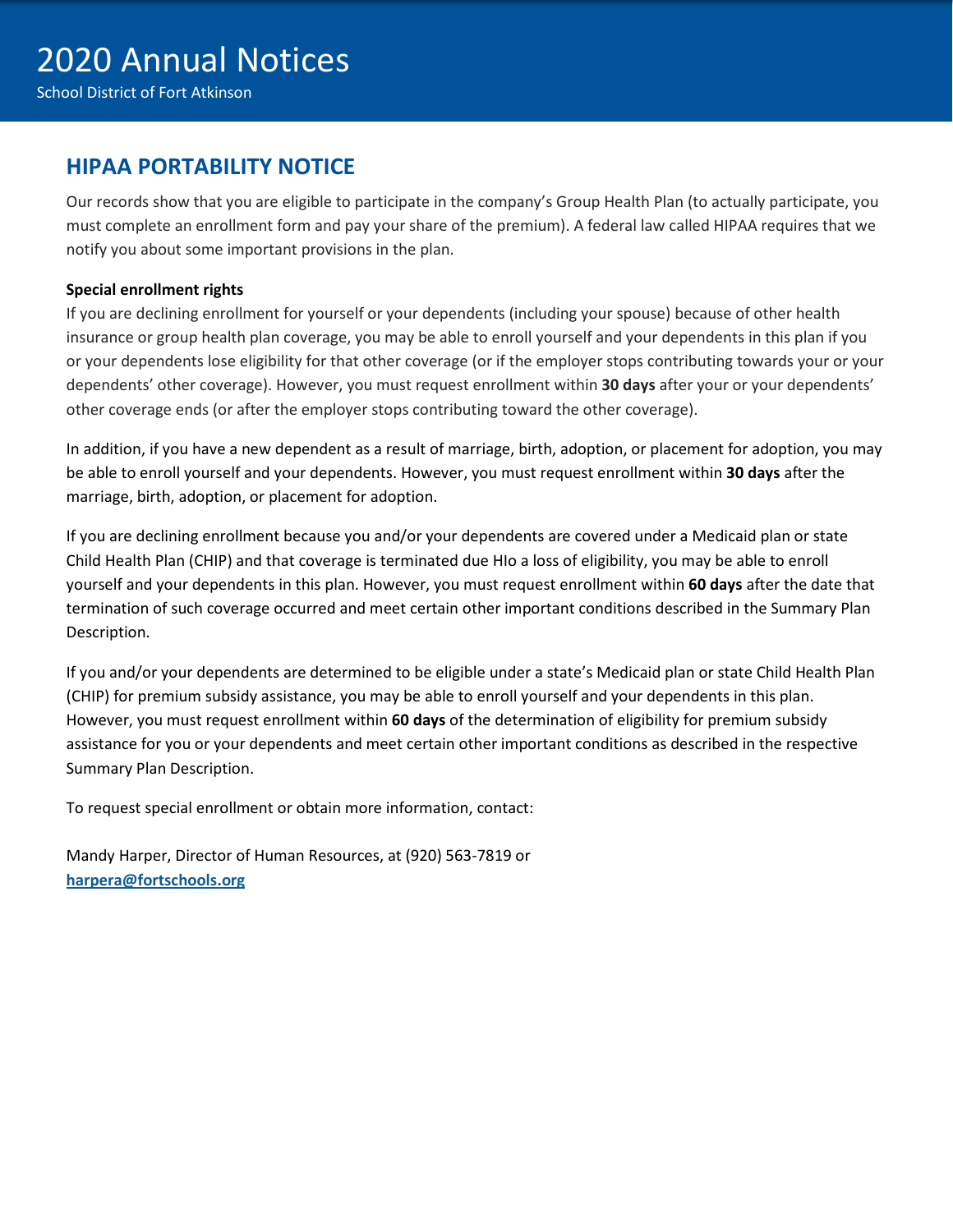# **CONTINUATION COVERAGE RIGHTS UNDER COBRA**

#### **Introduction**

You're getting this notice because you recently gained coverage under a group health plan (the Plan). This notice has important information about your right to COBRA continuation coverage, which is a temporary extension of coverage under the Plan. **This notice explains COBRA continuation coverage, when it may become available to you and your family, and what you need to do to protect your right to get it.** When you become eligible for COBRA, you may also become eligible for other coverage options that may cost less than COBRA continuation coverage.

The right to COBRA continuation coverage was created by a federal law, the Consolidated Omnibus Budget Reconciliation Act of 1985 (COBRA). COBRA continuation coverage can become available to you and other members of your family when group health coverage would otherwise end. For more information about your rights and obligations under the Plan and under federal law, you should review the Plan's Summary Plan Description or contact the Plan Administrator.

**You may have other options available to you when you lose group health coverage.** For example, you may be eligible to buy an individual plan through the Health Insurance Marketplace. By enrolling in coverage through the Marketplace, you may qualify for lower costs on your monthly premiums and lower out-of-pocket costs. Additionally, you may qualify for a 30-day special enrollment period for another group health plan for which you are eligible (such as a spouse's plan), even if that plan generally doesn't accept late enrollees.

#### **What is COBRA continuation coverage?**

COBRA continuation coverage is a continuation of Plan coverage when it would otherwise end because of a life event. This is also called a "qualifying event." Specific qualifying events are listed later in this notice. After a qualifying event, COBRA continuation coverage must be offered to each person who is a "qualified beneficiary." You, your spouse, and your dependent children could become qualified beneficiaries if coverage under the Plan is lost because of the qualifying event. Under the Plan, qualified beneficiaries who elect COBRA continuation coverage must pay for COBRA continuation coverage.

If you're an employee, you'll become a qualified beneficiary if you lose your coverage under the Plan because of the following qualifying events:

- Your hours of employment are reduced, or
- Your employment ends for any reason other than your gross misconduct.

If you're the spouse of an employee, you'll become a qualified beneficiary if you lose your coverage under the Plan because of the following qualifying events:

- Your spouse dies;
- Your spouse's hours of employment are reduced;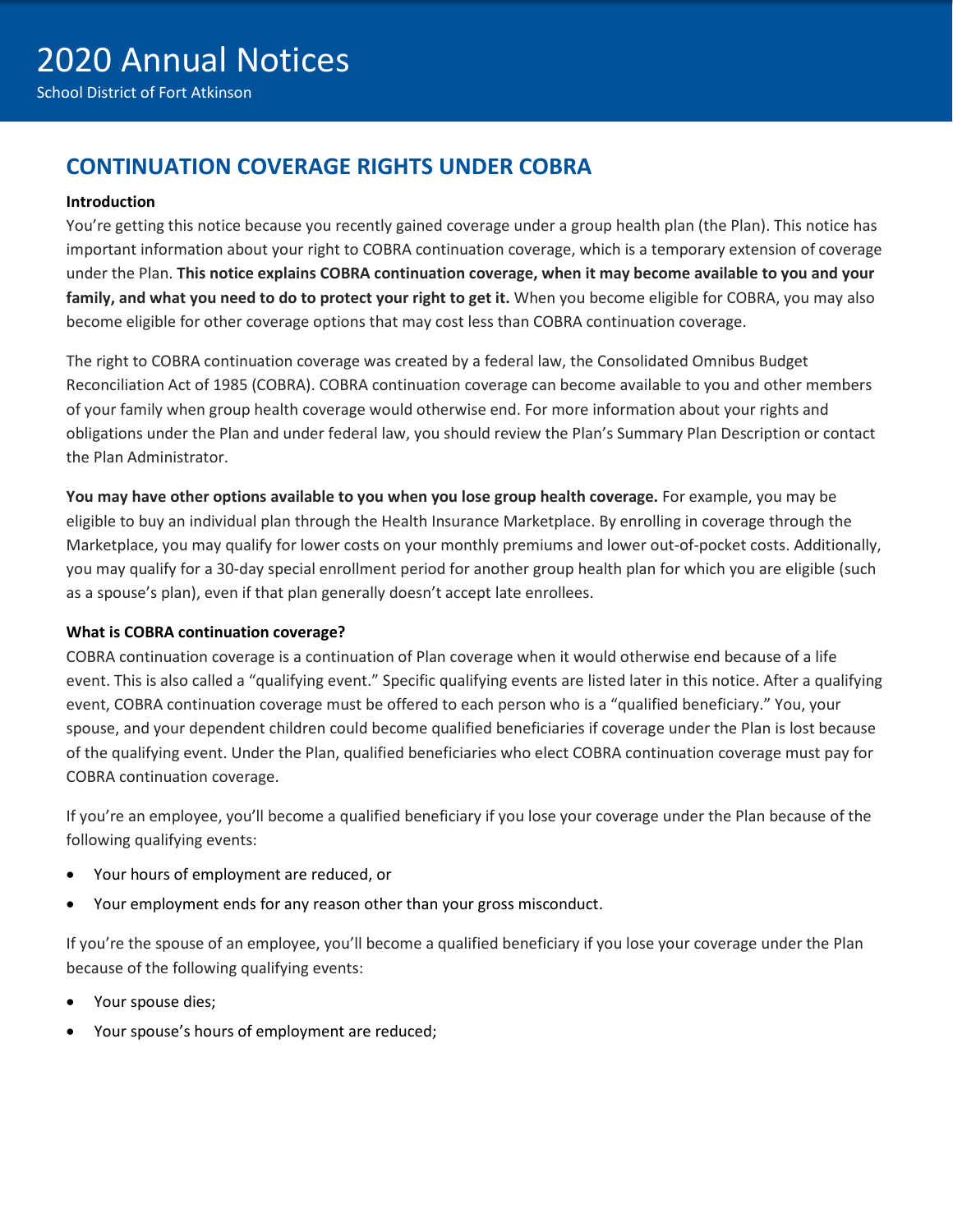- Your spouse's employment ends for any reason other than his or her gross misconduct;
- Your spouse becomes entitled to Medicare benefits (under Part A, Part B, or both); or
- You become divorced or legally separated from your spouse.

Your dependent children will become qualified beneficiaries if they lose coverage under the Plan because of the following qualifying events:

- The parent-employee dies;
- The parent-employee's hours of employment are reduced;
- The parent-employee's employment ends for any reason other than his or her gross misconduct;
- The parent-employee becomes entitled to Medicare benefits (Part A, Part B, or both);
- The parents become divorced or legally separated; or
- The child stops being eligible for coverage under the Plan as a "dependent child."

#### **When is COBRA continuation coverage available?**

The Plan will offer COBRA continuation coverage to qualified beneficiaries only after the Plan Administrator has been notified that a qualifying event has occurred. The employer must notify the Plan Administrator of the following qualifying events:

- The end of employment or reduction of hours of employment;
- Death of the employee;
- The employee's becoming entitled to Medicare benefits (under Part A, Part B, or both).

**For all other qualifying events (divorce or legal separation of the employee and spouse or a dependent child's losing eligibility for coverage as a dependent child), you must notify the Plan Administrator within 60 days after the later of (1) the date of the qualifying event; and (2) the date on which the qualified beneficiary loses (or would lose) coverage under the Plan as a result of the qualifying event. You must provide this notice to: Mandy Harper, Director of Human Resources, at 920-563-7819 o[r harpera@fortschools.org](mailto:harpera@fortschools.org)**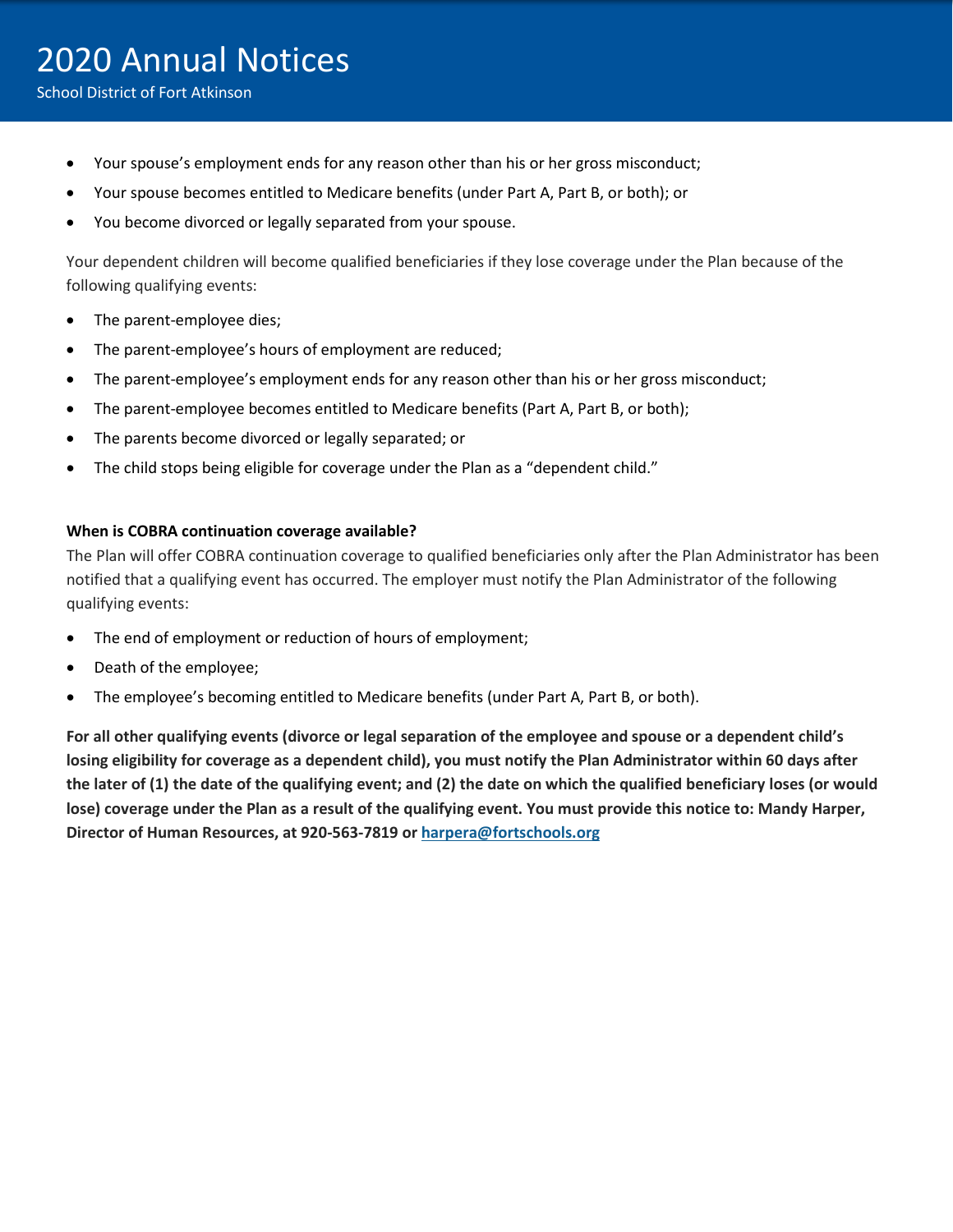#### **How is COBRA continuation coverage provided?**

Once the Plan Administrator receives notice that a qualifying event has occurred, COBRA continuation coverage will be offered to each of the qualified beneficiaries. Each qualified beneficiary will have an independent right to elect COBRA continuation coverage. Covered employees may elect COBRA continuation coverage on behalf of their spouses, and parents may elect COBRA continuation coverage on behalf of their children.

COBRA continuation coverage is a temporary continuation of coverage that generally lasts for 18 months due to employment termination or reduction of hours of work. Certain qualifying events, or a second qualifying event during the initial period of coverage, may permit a beneficiary to receive a maximum of 36 months of coverage.

There are also ways in which this 18-month period of COBRA continuation coverage can be extended:

#### **Disability extension of 18-month period of COBRA continuation coverage**

If you or anyone in your family covered under the Plan is determined by Social Security to be disabled and you notify the Plan Administrator in a timely fashion, you and your entire family may be entitled to get up to an additional 11 months of COBRA continuation coverage, for a maximum of 29 months. The disability would have to have started at some time before the 60th day of COBRA continuation coverage and must last at least until the end of the 18-month period of COBRA continuation coverage.

#### **Second qualifying event extension of 18-month period of continuation coverage**

If your family experiences another qualifying event during the 18 months of COBRA continuation coverage, the spouse and dependent children in your family can get up to 18 additional months of COBRA continuation coverage, for a maximum of 36 months, if the Plan is properly notified about the second qualifying event. This extension may be available to the spouse and any dependent children getting COBRA continuation coverage if the employee or former employee dies; becomes entitled to Medicare benefits (under Part A, Part B, or both); gets divorced or legally separated; or if the dependent child stops being eligible under the Plan as a dependent child. This extension is only available if the second qualifying event would have caused the spouse or dependent child to lose coverage under the Plan had the first qualifying event not occurred.

#### **Are there other coverage options besides COBRA continuation coverage?**

Yes. Instead of enrolling in COBRA continuation coverage, there may be other coverage options for you and your family through the Health Insurance Marketplace, Medicaid, or other group health plan coverage options (such as a spouse's plan) through what is called a "special enrollment period." Some of these options may cost less than COBRA continuation coverage. You can learn more about many of these options at **[www.healthcare.gov](http://www.healthcare.gov/)**.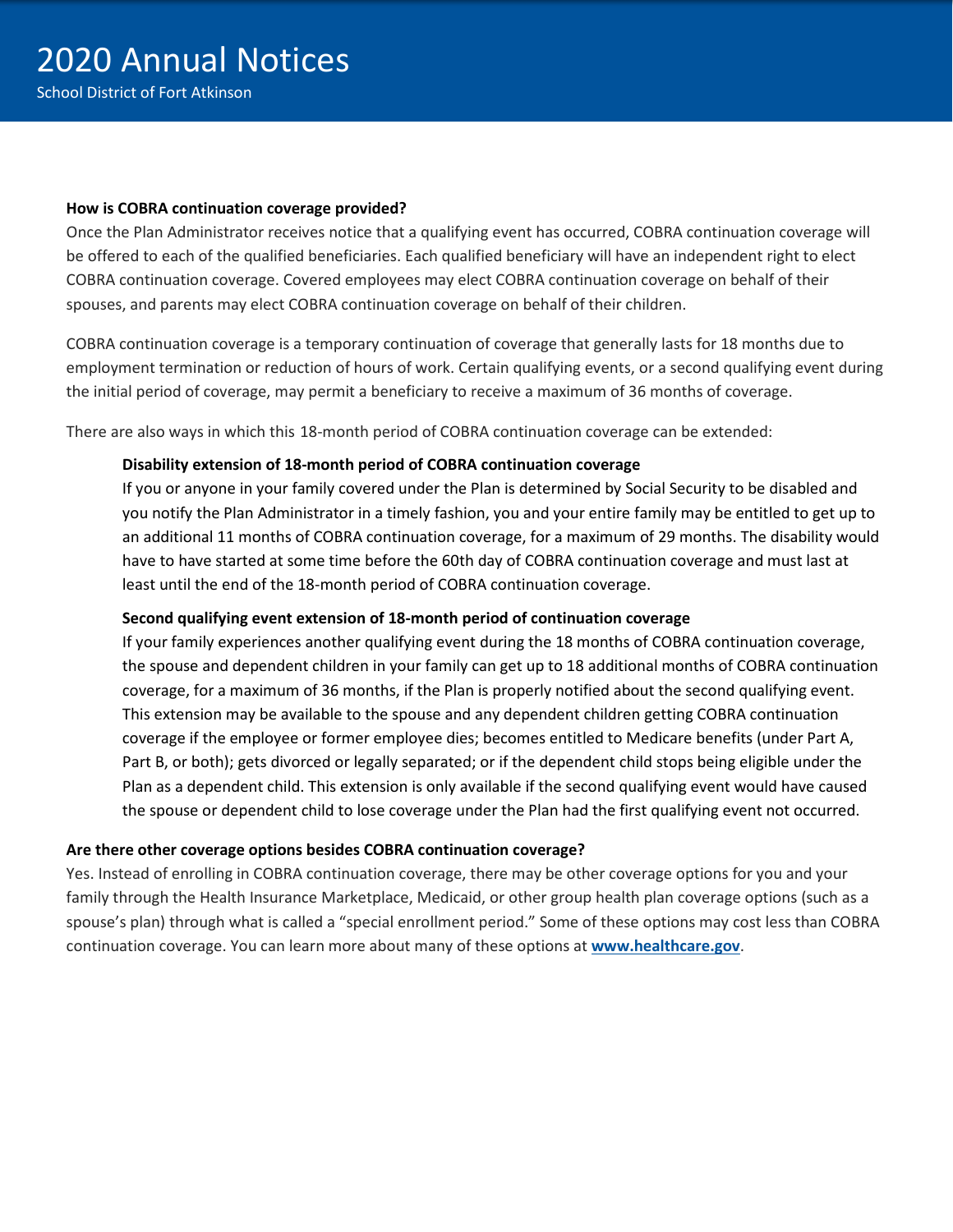#### **If you have questions**

Questions concerning your Plan or your COBRA continuation coverage rights should be addressed to the contact or contacts identified below. For more information about your rights under the Employee Retirement Income Security Act (ERISA), including COBRA, the Patient Protection and Affordable Care Act, and other laws affecting group health plans, contact the nearest Regional or District Office of the U.S. Department of Labor's Employee Benefits Security Administration (EBSA) in your area or visit **[www.dol.gov/ebsa](http://www.dol.gov/ebsa)**. (Addresses and phone numbers of Regional and District EBSA Offices are available through EBSA's website.) For more information about the Marketplace, visit **[www.HealthCare.gov.](http://www.healthcare.gov/)**

#### **Keep your plan informed of address changes**

To protect your family's rights, let the Plan Administrator know about any changes in the addresses of family members. You should also keep a copy, for your records, of any notices you send to the Plan Administrator.

**Plan contact information:**

**Mandy Harper**

**Director of Human Resources**

**920-563-7819**

**[harpera@fortschools.org](mailto:millerdj@fortschools.org)**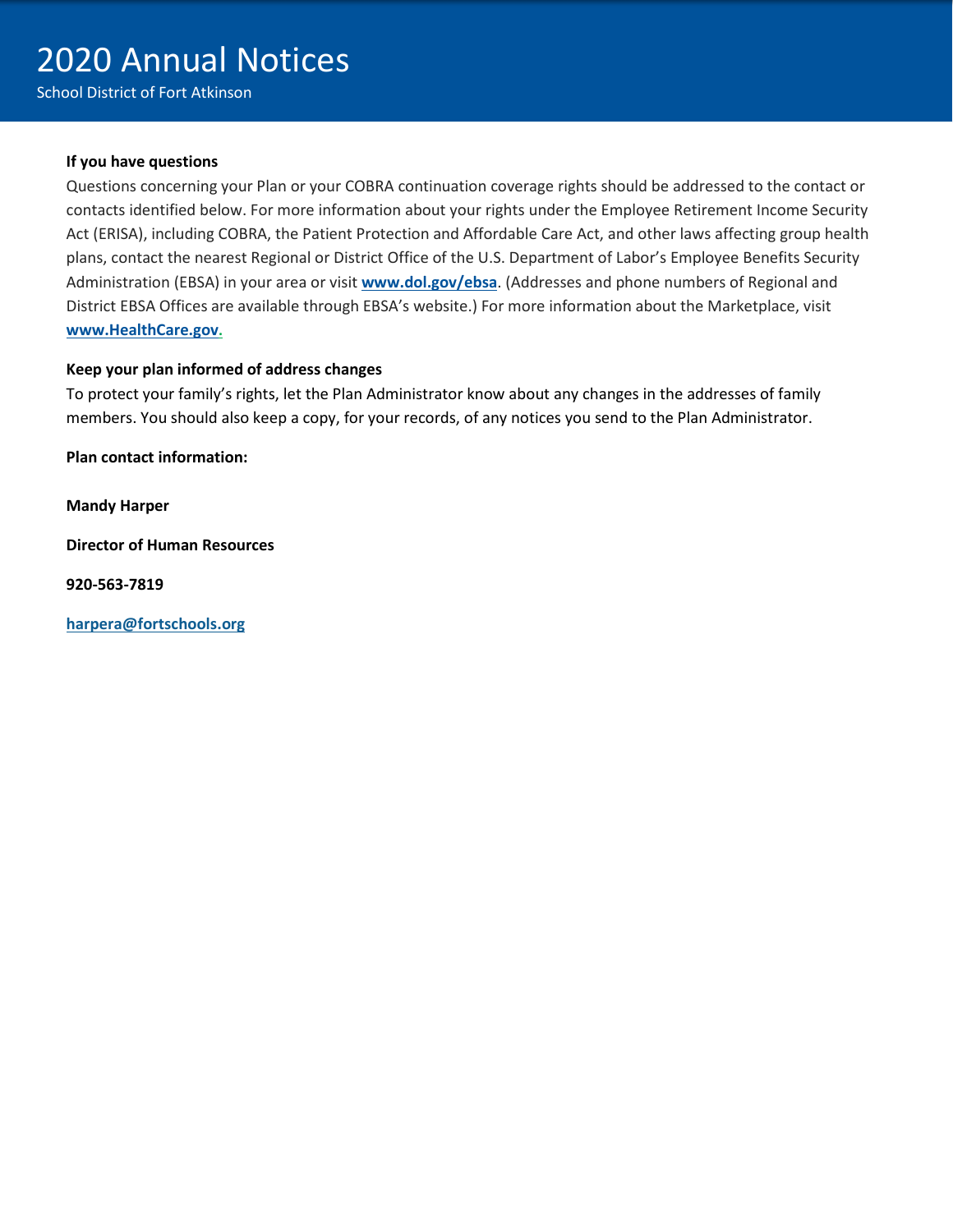# **NEW HEALTH INSURANCE MARKETPLACE OVERAGE OPTIONS AND YOUR HEALTH COVERAGE**

#### Part A: General information

Since 2014, individuals can purchase health insurance through the Health Insurance Marketplace. To assist you as you evaluate options for you and your family, this notice provides some basic information about the Marketplace and employment-based health coverage offered by your employer.

#### **What is the Health Insurance Marketplace?**

The Marketplace is designed to help you find health insurance that meets your needs and fits your budget. The Marketplace offers "one-stop shopping" to find and compare private health insurance options. You may also be eligible for a new kind of tax credit that lowers your monthly premium right away. Open enrollment for health insurance coverage through the Marketplace begins in November for coverage starting as early as January  $1<sup>st</sup>$ .

#### **Can I save money on my health insurance premiums in the Marketplace?**

You may qualify to save money and lower your monthly premium, but only if your employer does not offer coverage, or offers coverage that doesn't meet certain standards. The savings on your premium that you're eligible for depends on your household income.

#### **Does employer health coverage affect eligibility for premium savings through the Marketplace?**

Yes. If you have an offer of health coverage from your employer that meets certain standards, you will not be eligible for a tax credit through the Marketplace and may wish to enroll in your employer's health plan. However, you may be eligible for a tax credit that lowers your monthly premium, or a reduction in certain cost-sharing if your employer does not offer coverage to you at all or does not offer coverage that meets certain standards. If the cost of a plan from your employer that would cover you (and not any other members of your family) is more than 9.5% of your household income for the year, or if the coverage your employer provides does not meet the "minimum value" standard set by the Affordable Care Act, you may be eligible for a tax credit<sup>1</sup>.

Note: If you purchase a health plan through the Marketplace instead of accepting health coverage offered by your employer, then you may lose the employer contribution (if any) to the employer-offered coverage. Also, this employer contribution -as well as your employee contribution to employer-offered coverage- is often excluded from income for Federal and State income tax purposes. Your payments for coverage through the Marketplace are made on an after-tax basis.

#### **How can I get more information?**

For more information about your coverage offered by your employer, please check your summary plan description or contact Mandy Harper, Director of HR, at 920-563-7819 or **[harpera@fortschools.org](mailto:millerdj@fortschools.org)**

The Marketplace can help you evaluate your coverage options, including your eligibility or coverage through the Marketplace and its cost. Please visit **HealthCare.gov** for more information, including an online application for health insurance coverage and contact information for a Health Insurance Marketplace in your area.

<span id="page-6-0"></span><sup>&</sup>lt;sup>1</sup> An employer-sponsored health plan meets the "minimum value standard" if the plan's share of the total allowed benefit costs covered by the plan is no less than 60 percent of such costs.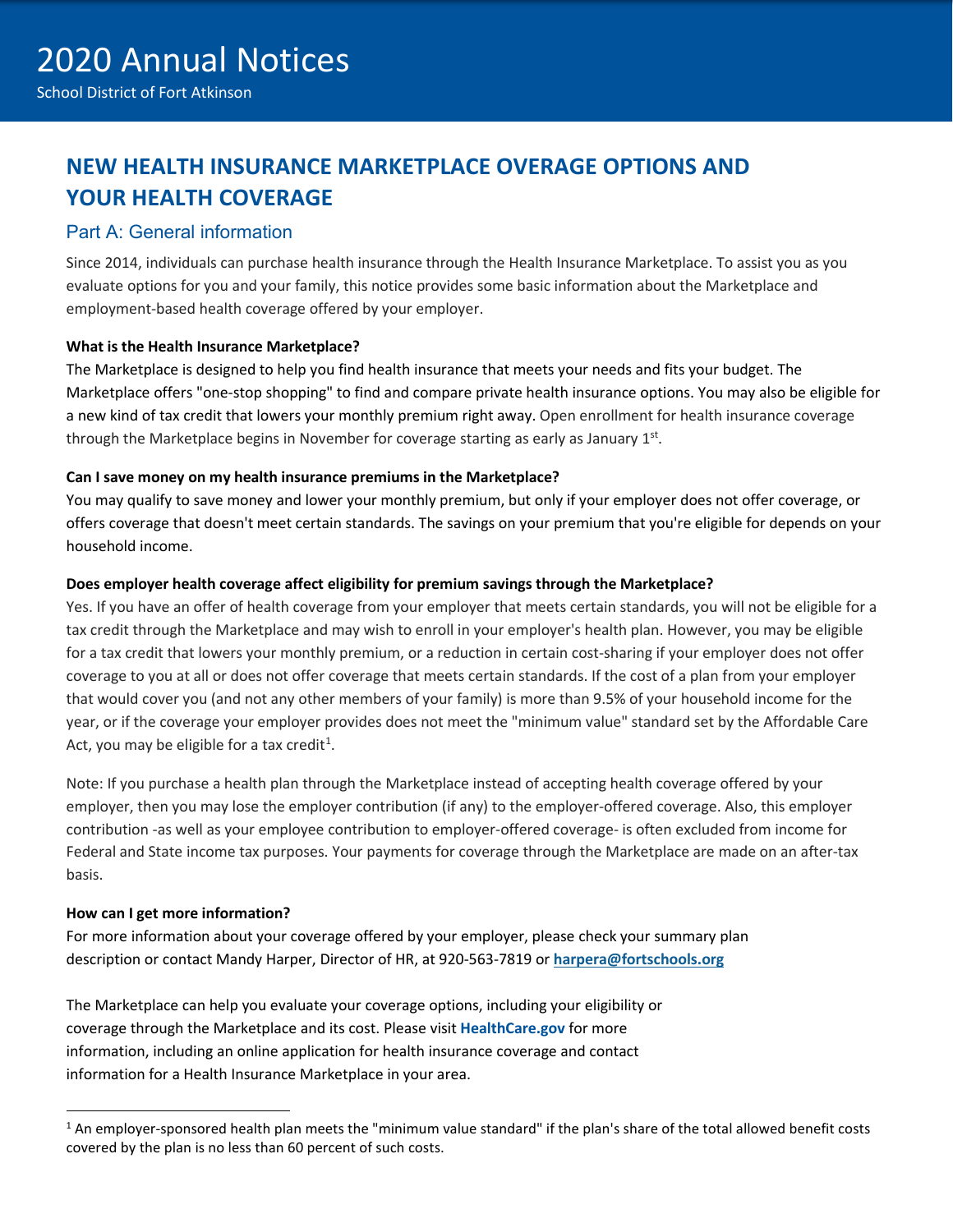### Part B: Information about health coverage offered by your employer

This section contains information about any health coverage offered by your employer. If you decide to complete an application for coverage in the Marketplace, you will be asked to provide this information. This information is numbered to correspond to the Marketplace application.

- 3. Employer name: School District of Fort Atkinson
- 4. Employer Identification Number (EIN): 39-6008361
- 5. Employer address:

201 Park Street

Fort Atkinson, WI 53538

(920) 563-7819

- 6. Who can we contact about employee health coverage at this job? Mandy Harper
- 7. Phone number : (920) 563-7819
- 8. Email address: **[harpera@fortschools.org](mailto:harpera@fortschools.org)**

#### **Here is some basic information about health coverage offered by this employer**

As your employer, we offer a health plan to:

• Employees who work at least 30 hours a week

With respect to dependents:

- We do offer coverage.
- This coverage meets the minimum value standard, and the cost of this coverage to you is intended to be affordable, based on employee wages.

\*\* Even if your employer intends your coverage to be affordable, you may still be eligible for a premium discount through the Marketplace. The Marketplace will use your household income, along with other factors, to determine whether you may be eligible for a premium discount. If, for example, your wages vary from week to week (perhaps you are an hourly employee or you work on a commission basis), if you are newly employed mid-year, or if you have other income losses, you may still qualify for a premium discount.

If you decide to shop for coverage in the Marketplace, **HealthCare.gov** will guide you through the process. Here's the employer information you'll enter when you visit **HealthCare.gov** to find out if you can get a tax credit to lower your monthly premiums.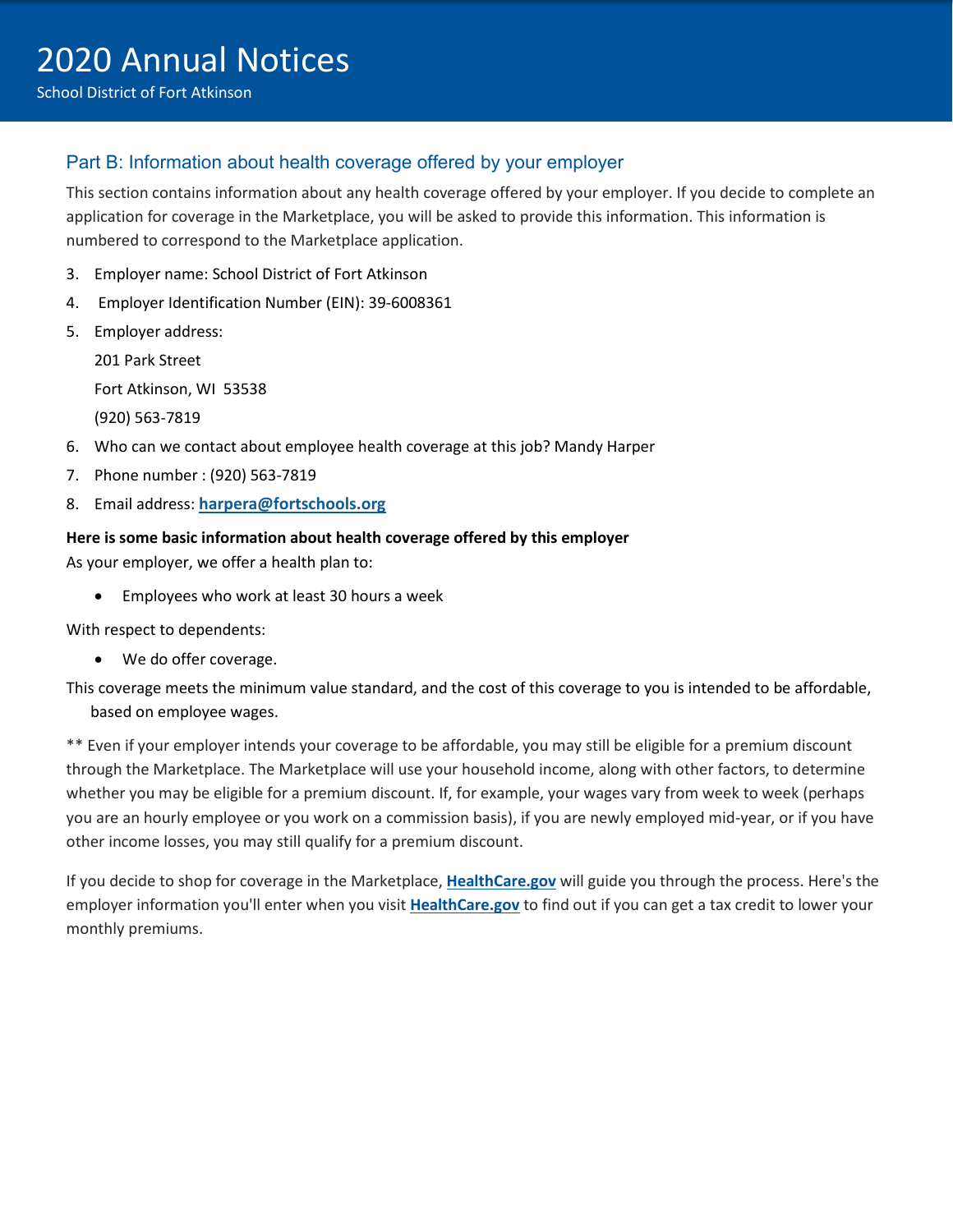## **MEDICARE PART D CREDITABLE COVERAGE NOTICE**

### **Important notice from School District of Fort Atkinson about your Prescription Drug Coverage and Medicare**

Please read this notice carefully and keep it where you can find it. This notice has information about your current prescription drug coverage with School District of Fort Atkinson and about your options under Medicare's prescription drug coverage. This information can help you decide whether or not you want to join a Medicare drug plan. If you are considering joining, you should compare your current coverage, including which drugs are covered at what cost, with the coverage and costs of the plans offering Medicare prescription drug coverage in your area. Information about where you can get help to make decisions about your prescription drug coverage is at the end of this notice.

There are two important things you need to know about your current coverage and Medicare's prescription drug coverage:

- 1. Medicare prescription drug coverage became available in 2006 to everyone with Medicare. You can get this coverage if you join a Medicare Prescription Drug Plan or join a Medicare Advantage Plan (like an HMO or PPO) that offers prescription drug coverage. All Medicare drug plans provide at least a standard level of coverage set by Medicare. Some plans may also offer more coverage for a higher monthly premium.
- 2. School District of Fort Atkinson has determined that the prescription drug coverage offered by Dean Health Plan, on average for all plan participants, expected to pay out as much as standard Medicare prescription drug coverage pays and is therefore considered Creditable Coverage. Because your existing coverage is Creditable Coverage, you can keep this coverage and not pay a higher premium (a penalty) if you later decide to join a Medicare drug plan.

#### **When can you join a Medicare drug plan?**

You can join a Medicare drug plan when you first become eligible for Medicare and each year from October 15<sup>th</sup> through December 7th.

However, if you lose your current creditable prescription drug coverage, through no fault of your own, you will also be eligible for a two (2) month Special Enrollment Period (SEP) to join a Medicare drug plan.

#### **What happens to your current coverage if you decide to join a Medicare drug plan?**

If you decide to join a Medicare drug plan, your current School District of Fort Atkinson coverage will not be affected.

If you do decide to join a Medicare drug plan and drop your current School District of Fort Atkinson coverage, be aware that you and your dependents may not be able to get this coverage back right away or at all. Please review the School District of Fort Atkinson health plan documents for details regarding eligibility and enrollment rights.

#### **When will you pay a higher premium (Penalty) to join a Medicare drug plan?**

You should also know that if you drop or lose your current coverage with School District of Fort Atkinson and don't join a Medicare drug plan within 63 continuous days after your current coverage ends, you may pay a higher premium (a penalty) to join a Medicare drug plan later.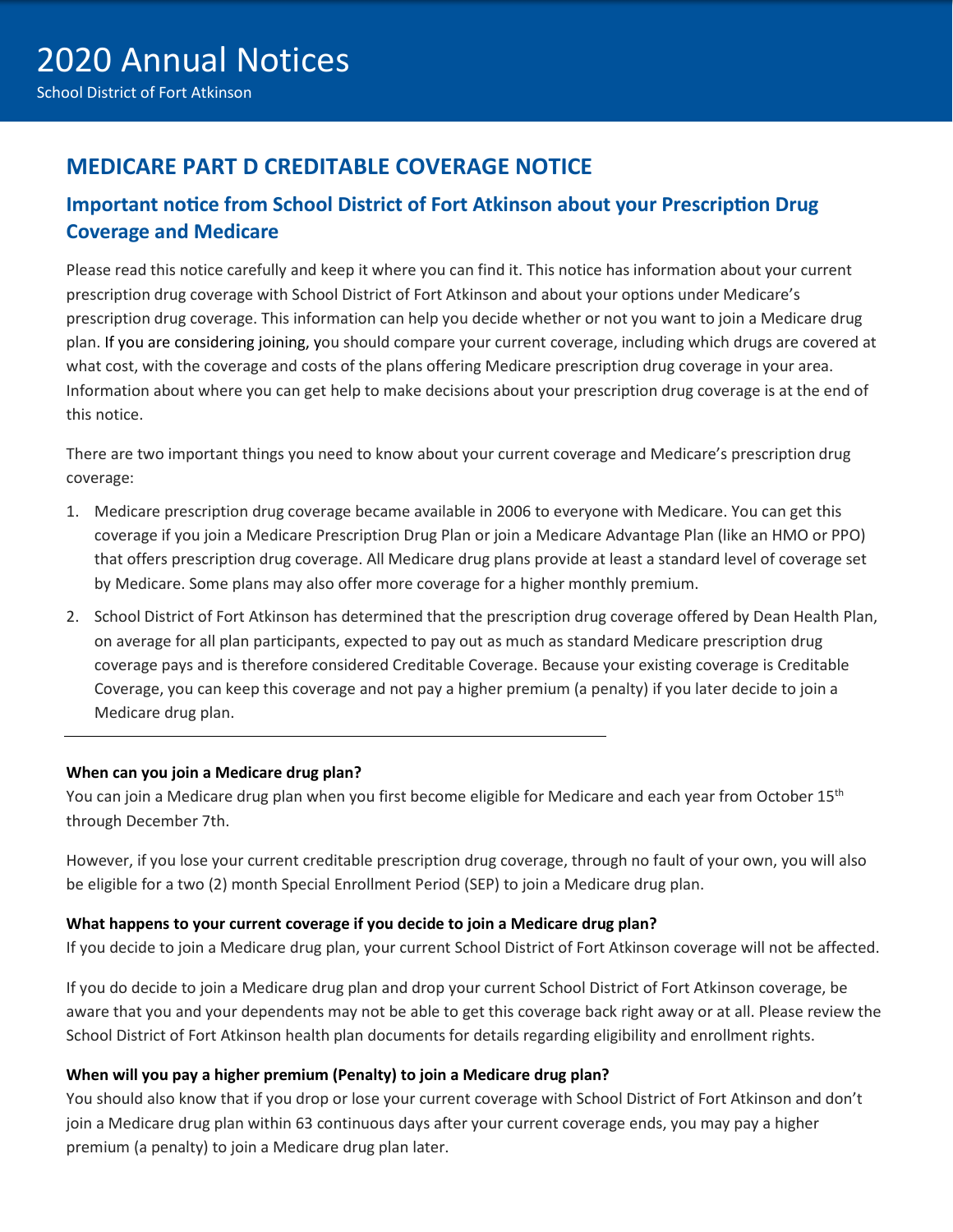If you go 63 continuous days or longer without creditable prescription drug coverage, your monthly premium may go up by at least 1% of the Medicare base beneficiary premium per month for every month that you did not have that coverage. For example, if you go nineteen months without creditable coverage, your premium may consistently be at least 19% higher than the Medicare base beneficiary premium. You may have to pay this higher premium (a penalty) as long as you have Medicare prescription drug coverage. In addition, you may have to wait until the following October to join.

#### **For more information about this notice or your current prescription drug coverage…**

Contact the person listed below for further information. **NOTE:** You'll get this notice each year. You will also get it if this coverage through School District of Fort Atkinson changes. You also may request a copy of this notice at any time.

#### **For more information about your options under Medicare prescription drug coverage…**

More detailed information about Medicare plans that offer prescription drug coverage is in the "Medicare & You" handbook. You'll get a copy of the handbook in the mail every year from Medicare. You may also be contacted directly by Medicare drug plans.

For more information about Medicare prescription drug coverage:

- Visit **[www.medicare.gov](http://www.medicare.gov/)**
- Call your State Health Insurance Assistance Program (see the inside back cover of your copy of the "Medicare & You" handbook for their telephone number) for personalized help
- Call 1-800-MEDICARE (1-800-633-4227). TTY users should call 1-877-486-2048.

If you have limited income and resources, extra help paying for Medicare prescription drug coverage is available. For information about this extra help, visit Social Security on the web at **[www.socialsecurity.gov](http://www.socialsecurity.gov/)**, or call them at 1-800-772-1213 (TTY 1-800-325-0778).

**Remember: Keep this Creditable Coverage notice. If you decide to join one of the Medicare drug plans, you may be required to provide a copy of this notice when you join to show whether or not you have maintained creditable coverage and, therefore, whether or not you are required to pay a higher premium (a penalty).** 

| Date:                     |
|---------------------------|
| Name of Entity/Sender:    |
| Contact--Position/Office: |
| Address:                  |
| Phone Number:             |

November, 2020 School District of Fort Atkinson Mandy Harper, Director of HR 201 Park Street, Fort Atkinson, WI 53538 920-563-7819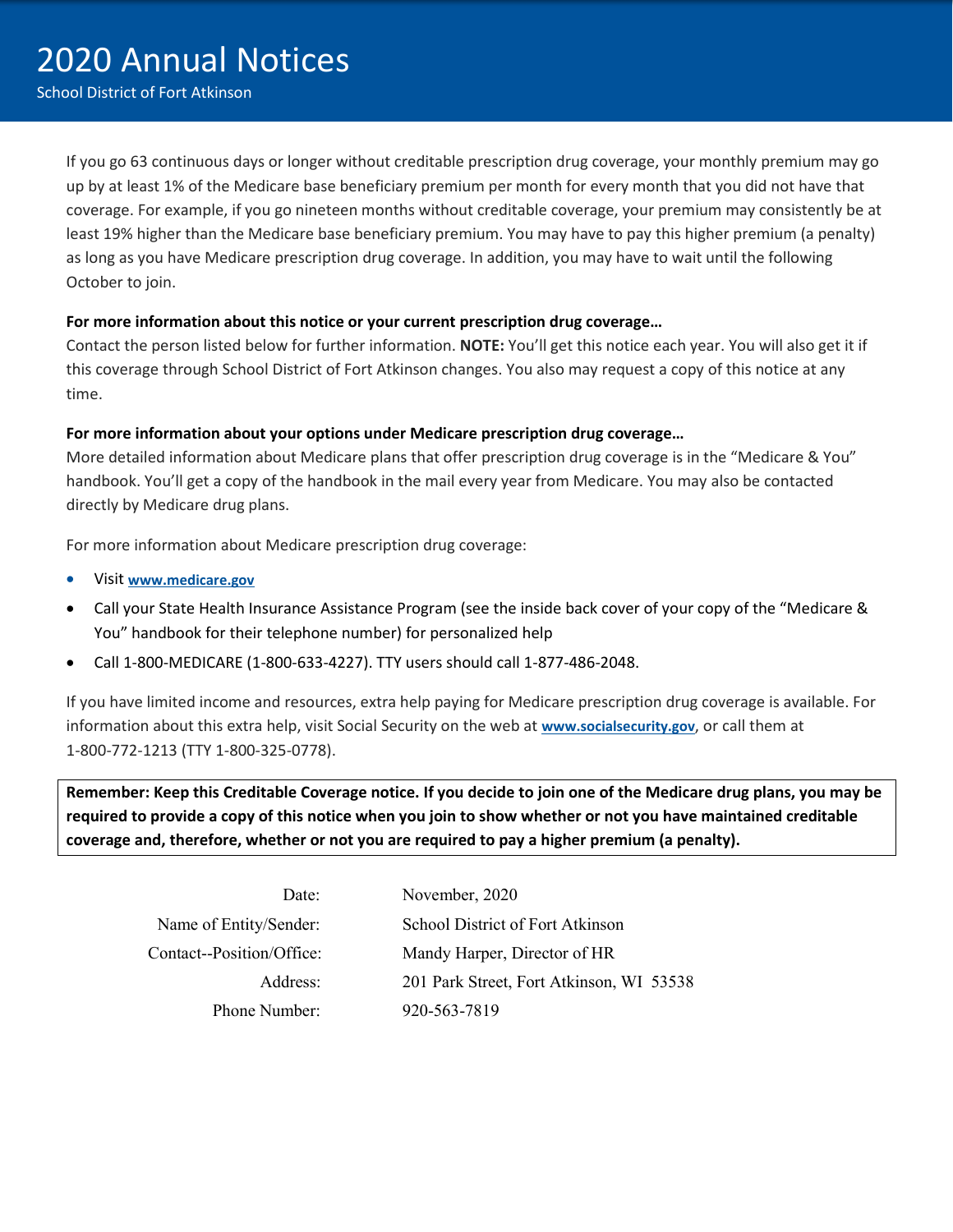# **PREMIUM ASSISTANCE UNDER MEDICAID AND THE CHILDREN'S HEALTH INSURANCE PROGRAM (CHIP)**

If you or your children are eligible for Medicaid or CHIP and you're eligible for health coverage from your employer, your state may have a premium assistance program that can help pay for coverage, using funds from their Medicaid or CHIP programs. If you or your children aren't eligible for Medicaid or CHIP, you won't be eligible for these premium assistance programs but you may be able to buy individual insurance coverage through the Health Insurance Marketplace. For more information, visit **[www.healthcare.gov](http://www.healthcare.gov/)**.

If you or your dependents are already enrolled in Medicaid or CHIP and you live in a State listed below, contact your State Medicaid or CHIP office to find out if premium assistance is available.

If you or your dependents are NOT currently enrolled in Medicaid or CHIP, and you think you or any of your dependents might be eligible for either of these programs, contact your State Medicaid or CHIP office or dial **877-KIDS NOW** or **[www.insurekidsnow.gov](http://www.insurekidsnow.gov/)** to find out how to apply. If you qualify, ask your state if it has a program that might help you pay the premiums for an employer-sponsored plan.

If you or your dependents are eligible for premium assistance under Medicaid or CHIP, as well as eligible under your employer plan, your employer must allow you to enroll in your employer plan if you aren't already enrolled. This is called a "special enrollment" opportunity, and you must request coverage within 60 days of being determined eligible for premium assistance. If you have questions about enrolling in your employer plan, contact the Department of Labor at **[www.askebsa.dol.gov](http://www.askebsa.dol.gov/)** or call **866-444-EBSA (3272)**.

**If you live in one of the following states, you may be eligible for assistance paying your employer health plan premiums. The following list of states is current as of July 31, 2020. Contact your State for more information on eligibility.**

| <b>ALABAMA - Medicaid</b>                              | <b>ARKANSAS - Medicaid</b>                         |
|--------------------------------------------------------|----------------------------------------------------|
| Website: http://myalhipp.com/                          | Website: http://myarhipp.com/                      |
| Phone: 1-855-692-5447                                  | Phone: 1-855-MyARHIPP (855-692-7447)               |
| ALASKA - Medicaid                                      | <b>CALIFORNIA - Medicaid</b>                       |
| The AK Health Insurance Premium Payment Program        | Website:                                           |
| Website: http://myakhipp.com/                          | https://www.dhcs.ca.gov/services/Pages/TPLRD_CAU_c |
| Phone: 1-866-251-4861                                  | ont.aspx                                           |
| Email: CustomerService@MyAKHIPP.com                    | Phone: 961-440-5676                                |
| Medicaid Eligibility:                                  |                                                    |
| http://dhss.alaska.gov/dpa/Pages/medicaid/default.as   |                                                    |
| pх                                                     |                                                    |
| <b>COLORADO - Health First Colorado (Colorado's</b>    | IOWA - Medicaid - Medicaid and CHIP (Hawki)        |
| Medicaid Program) & Child Health Plan Plus (CHP+)      |                                                    |
| Health First Colorado Website:                         | Medicaid Website:                                  |
| https://www.healthfirstcolorado.com/                   | https://dhs.iowa.gov/ime/members                   |
| Health First Colorado Member Contact Center:           | Medicaid Phone: 1-800-338-8366                     |
| 1-800-221-3943/ State Relay 711                        | Hawki Website: http://dhs.iowa.gov/Hawki           |
| CHP+:https://www.colorado.gov/pacific/hcpf/child-      | Hawki Phone: 1-800-257-8563                        |
| health-plan-plus                                       |                                                    |
| CHP+ Customer Service: 1-800-359-1991/ State Relay 711 |                                                    |
| Health Insurance Buy-In Program (HIBI):                |                                                    |
| https://www.colorado.gov/pacific/hcpf/health-          |                                                    |
| insurance-buy-program                                  |                                                    |
| HIBI Customer Service: 1-855-692-6442                  |                                                    |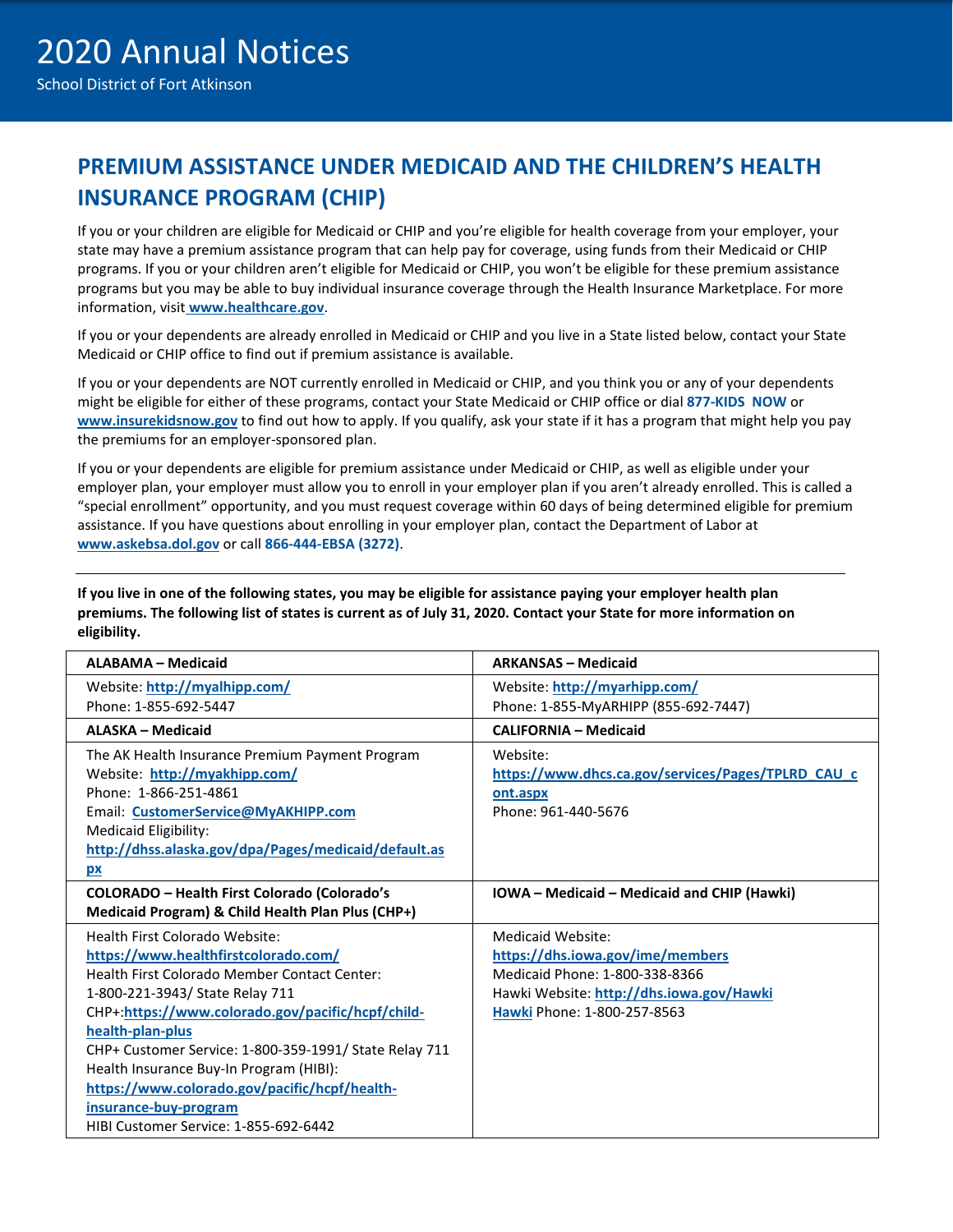# 2020 Annual Notices

School District of Fort Atkinson

| <b>FLORIDA - Medicaid</b>                                                                                                                                                                                                                                                     | <b>KANSAS - Medicaid</b>                                                                                                                                                                                                                                                                                                                                       |
|-------------------------------------------------------------------------------------------------------------------------------------------------------------------------------------------------------------------------------------------------------------------------------|----------------------------------------------------------------------------------------------------------------------------------------------------------------------------------------------------------------------------------------------------------------------------------------------------------------------------------------------------------------|
| Website:<br>https://flmedicaidtplrecovery.com/flmedicaidtplrecover<br>y.com/hipp/index.html<br>Phone: 1-877-357-3268                                                                                                                                                          | Website: http://www.kdheks.gov/hcf/default.htm<br>Phone: 1-800-792-4884                                                                                                                                                                                                                                                                                        |
| <b>GEORGIA - Medicaid</b>                                                                                                                                                                                                                                                     | <b>KENTUCKY - Medicaid</b>                                                                                                                                                                                                                                                                                                                                     |
| Website: https://medicaid.georgia.gov/health-<br>insurance-premium-payment-program-hipp<br>Phone: 678-564-1162 ext 2131                                                                                                                                                       | Kentucky Integrated Health Insurance Premium Payment<br>Program (KI-HIPP) Website:<br>https://chfs.ky.gov/agencies/dms/member/Pages/kihip<br>p.aspx<br>Phone: 1-855-459-6328<br>Email: KIHIPP.PROGRAM@ky.gov<br><b>KCHIP Website:</b><br>https://kidshealth.ky.gov/Pages/index.aspx<br>Phone: 1-877-524-4718<br>Kentucky Medicaid Website: https://chfs.ky.gov |
| <b>INDIANA - Medicaid</b>                                                                                                                                                                                                                                                     | <b>LOUISIANA - Medicaid</b>                                                                                                                                                                                                                                                                                                                                    |
| Healthy Indiana Plan for low-income adults 19-64<br>Website: http://www.in.gov/fssa/hip/<br>Phone: 1-877-438-4479<br>All other Medicaid<br>Website: https://www.in.gov/medicaid/<br>Phone 1-800-457-4584                                                                      | Website: www.medicaid.la.gov.or<br>www.ldh.la.gov/lahipp<br>Phone: 1-888-342-6207 (Medicaid hotline) or 1-855-618-<br>5488 (LaHIPP)                                                                                                                                                                                                                            |
| <b>MAINE - Medicaid</b>                                                                                                                                                                                                                                                       | <b>NEVADA - Medicaid</b>                                                                                                                                                                                                                                                                                                                                       |
| <b>Enrollment Website:</b><br>https://www.maine.gov/dhhs/ofi/applications-forms<br>Phone: 1-800-442-6003 TTY: Maine relay 711<br>Private Health Insurance Premium Webpage:<br>https://www.maine.gov/dhhs/ofi/applications-forms<br>Phone: 800-977-6740<br>TTY: Main relay 711 | Medicaid Website: http://dhcfp.nv.gov/<br>Medicaid Phone: 1-800-992-0900                                                                                                                                                                                                                                                                                       |
| <b>MASSACHUSETTS - Medicaid and CHIP</b>                                                                                                                                                                                                                                      | <b>NEW HAMPSHIRE - Medicaid</b>                                                                                                                                                                                                                                                                                                                                |
| Website:<br>http://www.mass.gov/eohhs/gov/departments/masshe<br>alth/<br>Phone: 1-800-862-4840                                                                                                                                                                                | Website: https://www.dhhs.nh.gov/oii/hipp.htm<br>Phone: 603-271-5218<br>Toll free number for the HIPP program: 1-800-852-3345,<br>ext 5218                                                                                                                                                                                                                     |
| <b>MINNESOTA - Medicaid</b>                                                                                                                                                                                                                                                   | NEW JERSEY - Medicaid and CHIP                                                                                                                                                                                                                                                                                                                                 |
| Website:<br>https://mn.gov/dhs/people-we-serve/children-and-<br>families/health-care/health-care-programs/programs-<br>and-services/other-insurance.jsp<br>Phone: 1-800-657-3739                                                                                              | <b>Medicaid Website:</b><br>http://www.state.nj.us/humanservices/<br>dmahs/clients/medicaid/<br>Medicaid Phone: 609-631-2392<br>CHIP Website: http://www.njfamilycare.org/index.html<br>CHIP Phone: 1-800-701-0710                                                                                                                                             |
| <b>MISSOURI-Medicaid</b>                                                                                                                                                                                                                                                      | NEW YORK - Medicaid                                                                                                                                                                                                                                                                                                                                            |
| Website:<br>http://www.dss.mo.gov/mhd/participants/pages/hipp.<br>htm<br>Phone: 573-751-2005                                                                                                                                                                                  | Website:<br>https://www.health.ny.gov/health care/medicaid/<br>Phone: 1-800-541-2831                                                                                                                                                                                                                                                                           |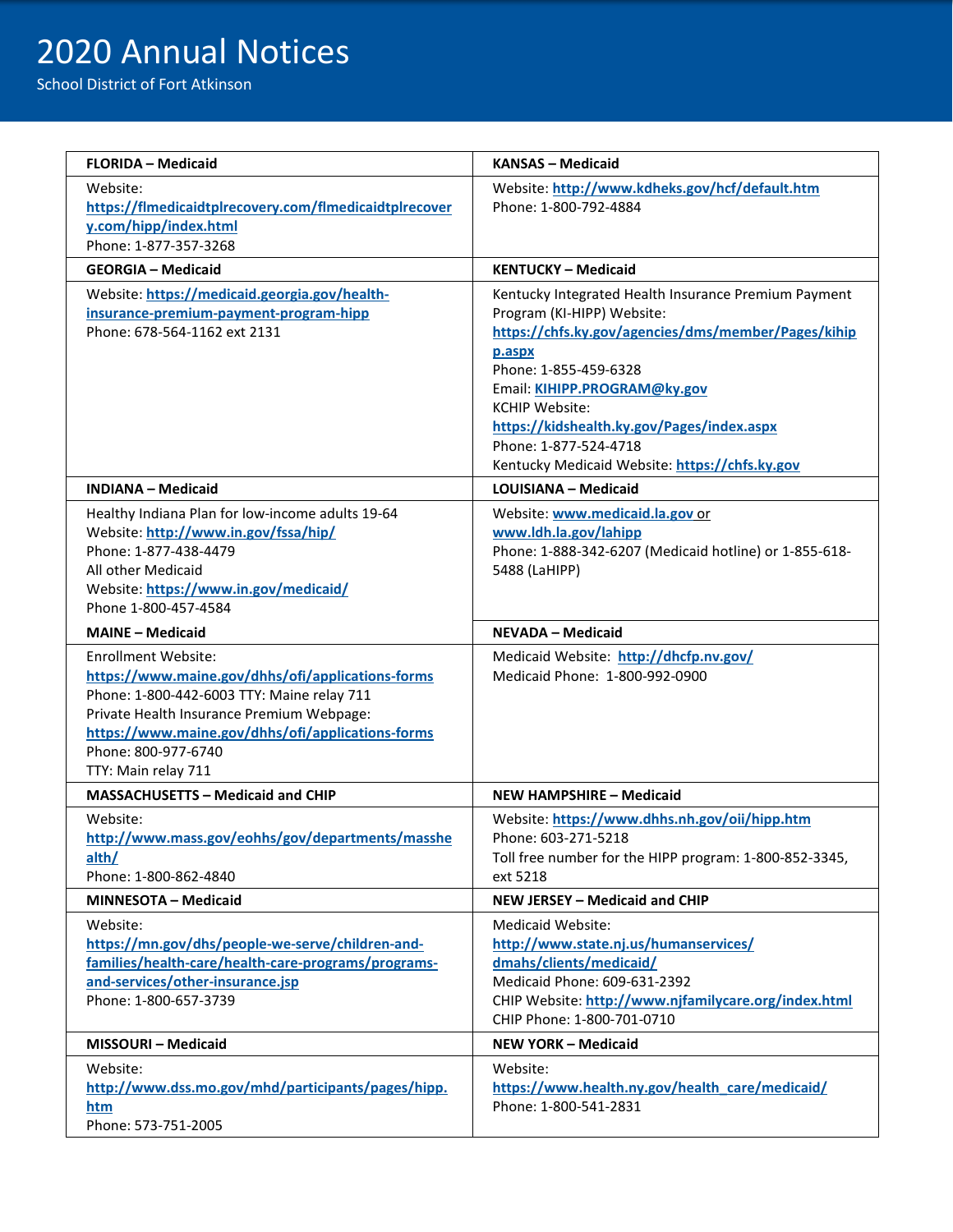# 2020 Annual Notices

School District of Fort Atkinson

| <b>MONTANA - Medicaid</b>                                                                                                           | NORTH CAROLINA – Medicaid                                                                                          |
|-------------------------------------------------------------------------------------------------------------------------------------|--------------------------------------------------------------------------------------------------------------------|
| Website:<br>http://dphhs.mt.gov/MontanaHealthcarePrograms/HIP<br>$\mathbf{P}$<br>Phone: 1-800-694-3084                              | Website: https://medicaid.ncdhhs.gov/<br>Phone: 919-855-4100                                                       |
| NEBRASKA – Medicaid                                                                                                                 | NORTH DAKOTA – Medicaid                                                                                            |
| Website: http://www.ACCESSNebraska.ne.gov<br>Phone: 1-855 632-7633<br>Lincoln: 402 473-7000<br>Omaha: 402 595-1178                  | Website:<br>http://www.nd.gov/dhs/services/medicalserv/medicaid<br>L<br>Phone: 1-844-854-4825                      |
| OKLAHOMA - Medicaid and CHIP                                                                                                        | UTAH - Medicaid and CHIP                                                                                           |
| Website: http://www.insureoklahoma.org<br>Phone: 1-888-365-3742                                                                     | Medicaid Website: https://medicaid.utah.gov/<br>CHIP Website: http://health.utah.gov/chip<br>Phone: 1-877-543-7669 |
| <b>OREGON - Medicaid</b>                                                                                                            | <b>VERMONT - Medicaid</b>                                                                                          |
| Website:<br>http://healthcare.oregon.gov/Pages/index.aspx<br>http://www.oregonhealthcare.gov/index-es.html<br>Phone: 1-800-699-9075 | Website: http://greenmountaincare.org/<br>Phone: 1-800-250-8427                                                    |
| PENNSYLVANIA - Medicaid                                                                                                             | VIRGINIA - Medicaid and CHIP                                                                                       |
| Website:<br>http://www.dhs.pa.gov/providers/Providers/Pages/Me<br>dical/HIPP-Program.aspx<br>Phone: 1-800-692-7462                  | Medicaid Website: http://www.coverva.org/hipp/<br>Medicaid Phone: 1-800-432-5924<br>CHIP Phone: 1-855-242-8282     |
| RHODE ISLAND - Medicaid and CHIP                                                                                                    | <b>WASHINGTON - Medicaid</b>                                                                                       |
| Website: http://www.eohhs.ri.gov/<br>Phone: 1-855-697-4347, or 401-462-0311 (Direct RIte<br>Share Line)                             | Website: https://www.hca.wa.gov/<br>Phone: 1-800-562-3022                                                          |
| <b>SOUTH CAROLINA - Medicaid</b>                                                                                                    | <b>WEST VIRGINIA - Medicaid</b>                                                                                    |
| Website: https://www.scdhhs.gov<br>Phone: 1-888-549-0820                                                                            | Website: http://mywvhipp.com/<br>Toll-free phone: 1-855-MyWVHIPP (1-855-699-8447)                                  |
| <b>SOUTH DAKOTA - Medicaid</b>                                                                                                      | WISCONSIN - Medicaid and CHIP                                                                                      |
| Website: http://dss.sd.gov<br>Phone: 1-888-828-0059                                                                                 | Website:<br>https://www.dhs.wisconsin.gov/badgercareplus/p-<br>10095.htm<br>Phone: 1-800-362-3002                  |
| <b>TEXAS - Medicaid</b>                                                                                                             | WYOMING - Medicaid                                                                                                 |
| Website: http://gethipptexas.com/<br>Phone: 1-800-440-0493                                                                          | Website:<br>https://health.wyo.gov/healthcarefin/medicaid/progra<br>ms-and-eligibility/<br>Phone: 1-800-251-1269   |

To see if any other states have added a premium assistance program since **July 31, 2020**, or for more information on special enrollment rights, contact either:

| U.S. Department of Labor                         |  |
|--------------------------------------------------|--|
| <b>Employee Benefits Security Administration</b> |  |
| www.dol.gov/agencies/ebsa                        |  |
| 866-444-EBSA (3272)                              |  |

U.S. Department of Health and Human Services Centers for Medicare & Medicaid Services [www.cms.hhs.gov](http://www.cms.hhs.gov/) **866-444-EBSA (3272) 1-877-267-2323, Menu Option 4, Ext. 61565**